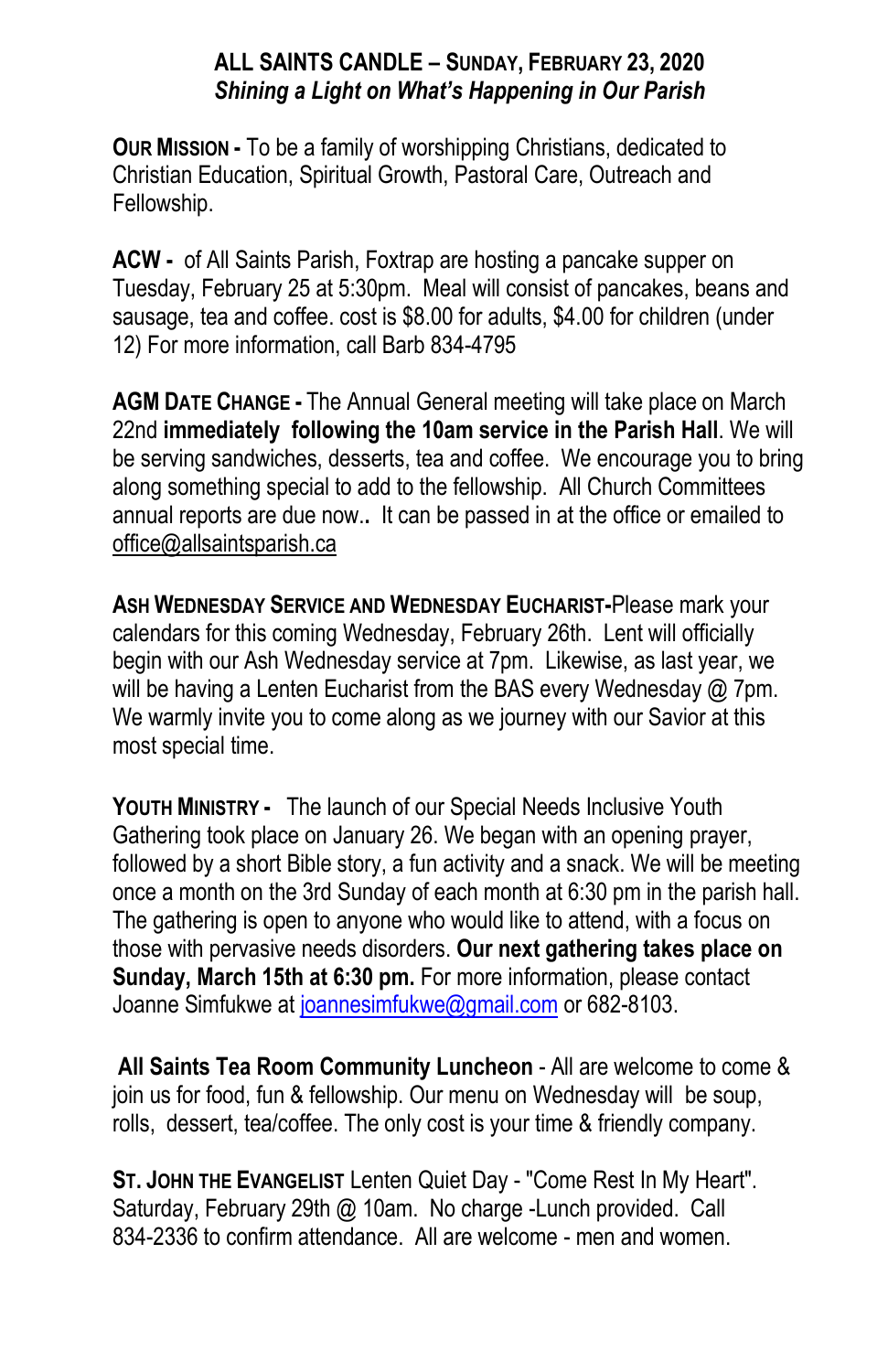**JOINT PARISH SERVICE** - Please mark your calendars for Sunday, March 8th @ 7pm. That evening the congregation of St. Peters in Upper Gullies and St. John the Evangelist in Topsail will join us for an evening of joint worship with a potluck to follow, downstairs immediately following the conclusion of the service - more details to follow

**THIS IS QUEEN'S COLLEGE APPEAL SUNDAY** in all Anglican parishes across the province. Your support of Queen's College through this collection in your parish or through an on-line donation at [www.canadahelps.org/dn/16498](https://www.canadahelps.org/dn/16498) will help us continue to prepare clergy and lay people for leadership in the Church. Your support of Queen's College is one way of ensuring the Church is equipped to respond to current and future needs for generations in the Church and beyond. Thank you for your support.

**BOOK LAUNCH** -- You are invited to the launch of Ordinary Saints: Women, Work and Faith in Newfoundland by Bonnie Morgan. This history focuses on the communities of CBS, and tells the story of women's work in the Parish of Foxtrap and Hopewell during the mid-20th century. Launch will be held Sunday, Feb. 23rd from 3:00-4:30 pm in St. Peter's Parish Hall, Upper Gullies. Come and bring a friend!

**BLOOD DONOR CLINIC-**Your donation matters. The next blood donation clinic at All Saints Parish is Monday, February 24, 12:30pm - 2:30pm and 4pm - 8pm.

**EDUCATION DAY AT THE ASCENSION:** There will be an Education Day Workshop at Church of the Ascension on Saturday, February 29, from 9:00 a.m. to 3:00 p.m. There will be a variety of topics covered such as Medication Therapy Services, Organ Donation, Medically Assisted Dying, etc. Admission to the event is a non-perishable food item. If you are interested in attending this Workshop, please email Rev'd Lynn Courage at [lcourage@parishoftheascension.ca](mailto:lcourage@parishoftheascension.ca) or call the church office at 368- 5693. Don't forget to indicate if you will be staying for lunch!

## **MEMORIAM- GENERAL FUND**

 In loving memory of **Mother-Dorothy Porter** (remembering her birthday February 25<sup>th</sup>) by: Pat & Heber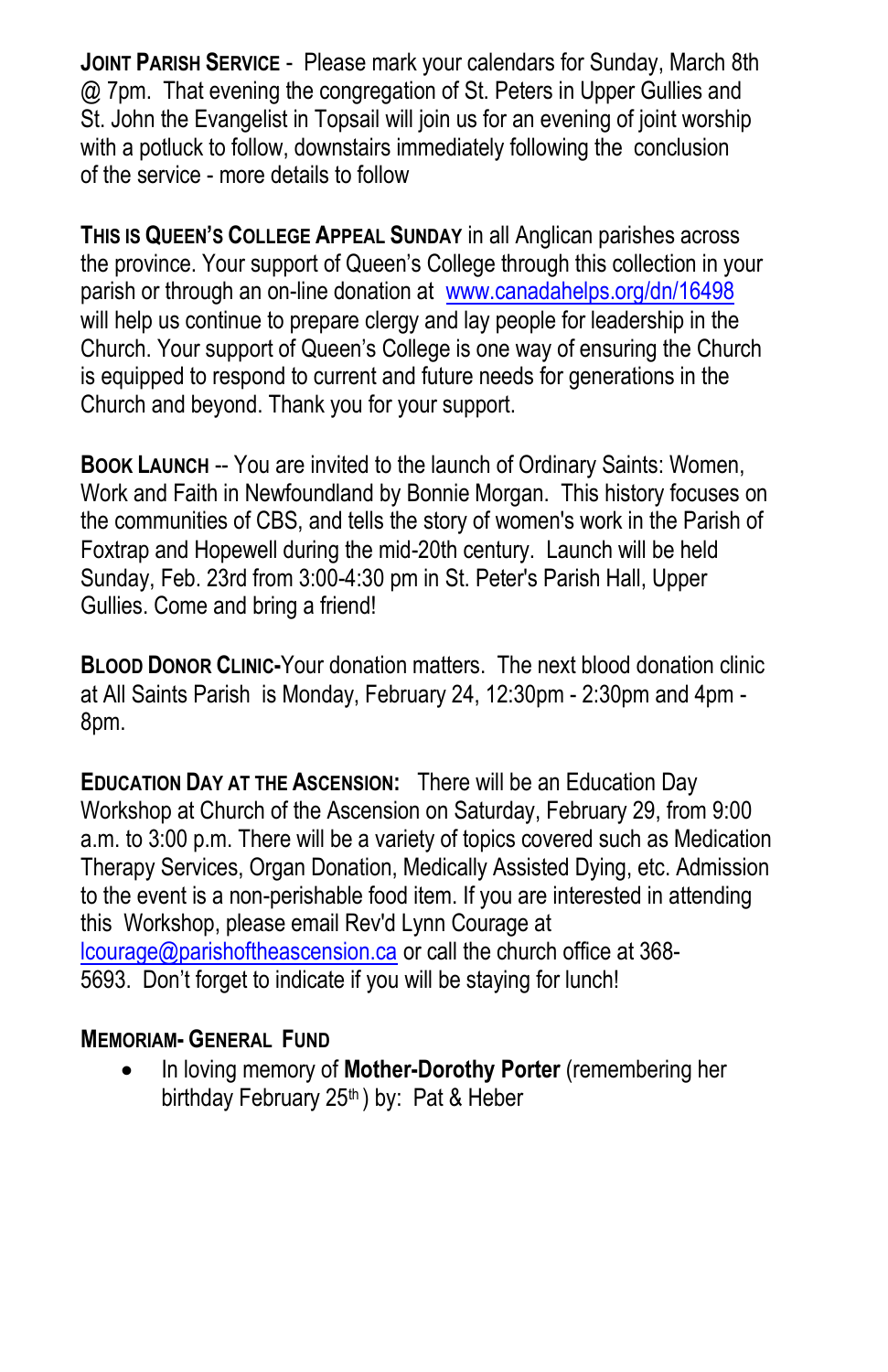| 2020-02-09        | <b>Weekly</b> | YTD         | Why not consider signing up to our                                                                                    |  |
|-------------------|---------------|-------------|-----------------------------------------------------------------------------------------------------------------------|--|
| <b>Budget</b>     | 4,210.07      | 29.470.13   | e-givings program. It's an easy way                                                                                   |  |
| <b>Actual</b>     | 3,191.00      | 21,160.40   | to ensure you contribute on a regular<br>basis, even during those periods<br>when you are unable to attend<br>church. |  |
| <b>Difference</b> | $-1,019.07$   | $-8,309.74$ |                                                                                                                       |  |

## **WORSHIP SCHEDULE FOR NEXT WEEK**

| <b>Eucharistic Assistant: Graham G.</b><br>08:30 am - Holy Eucharist BCP<br>10:00 am - Holy Eucharist BAS<br>Eucharistic Assistants:<br>Lilly P.<br>Gerry F.<br>Prayers of the People: Linda McD.<br><b>Readers:</b> Sherry M. Reg T. Joanne S.<br>Sides Persons Team: $# 3$<br>Counting Team: #7<br>Greeters: Dave & Bertha R.<br><b>Sound Technician: Doug R.</b> |                                                                                                       |  |                                                                                             |  |  |
|---------------------------------------------------------------------------------------------------------------------------------------------------------------------------------------------------------------------------------------------------------------------------------------------------------------------------------------------------------------------|-------------------------------------------------------------------------------------------------------|--|---------------------------------------------------------------------------------------------|--|--|
| ALL SAINTS ANGLICAN PARISH CBS<br>419 Conception Bay Highway<br>Conception Bay South, NL, A1X 7A2                                                                                                                                                                                                                                                                   | Telephone: 709-834-4501<br>office@allsaintsparish.ca                                                  |  |                                                                                             |  |  |
| <b>ADMINISTRATION OFFICE HOURS</b><br>Monday-Friday<br>9:00am - 12:30pm, 1:00pm - 3:00pm                                                                                                                                                                                                                                                                            | <b>CLERGY OFFICE HOURS</b><br>Monday - Thursday<br>09:00am -3:00pm                                    |  |                                                                                             |  |  |
| <b>REV WAYNE PARSONS</b><br>Rector<br>rev.wayneparsons@nf.sympatico.ca<br>764-8833 - Cell                                                                                                                                                                                                                                                                           | <b>REV SAM BUTLER</b><br>Associate<br>rev.sam@allsaintsparish.ca<br>689-4501- Cell<br>834-9464 - Home |  | <b>ELIZABETH BISHOP</b><br>Administration<br>office@allsaintsparish.ca<br>834-4501 - Office |  |  |

## **Clergy on Call:** Rev. Sam Butler